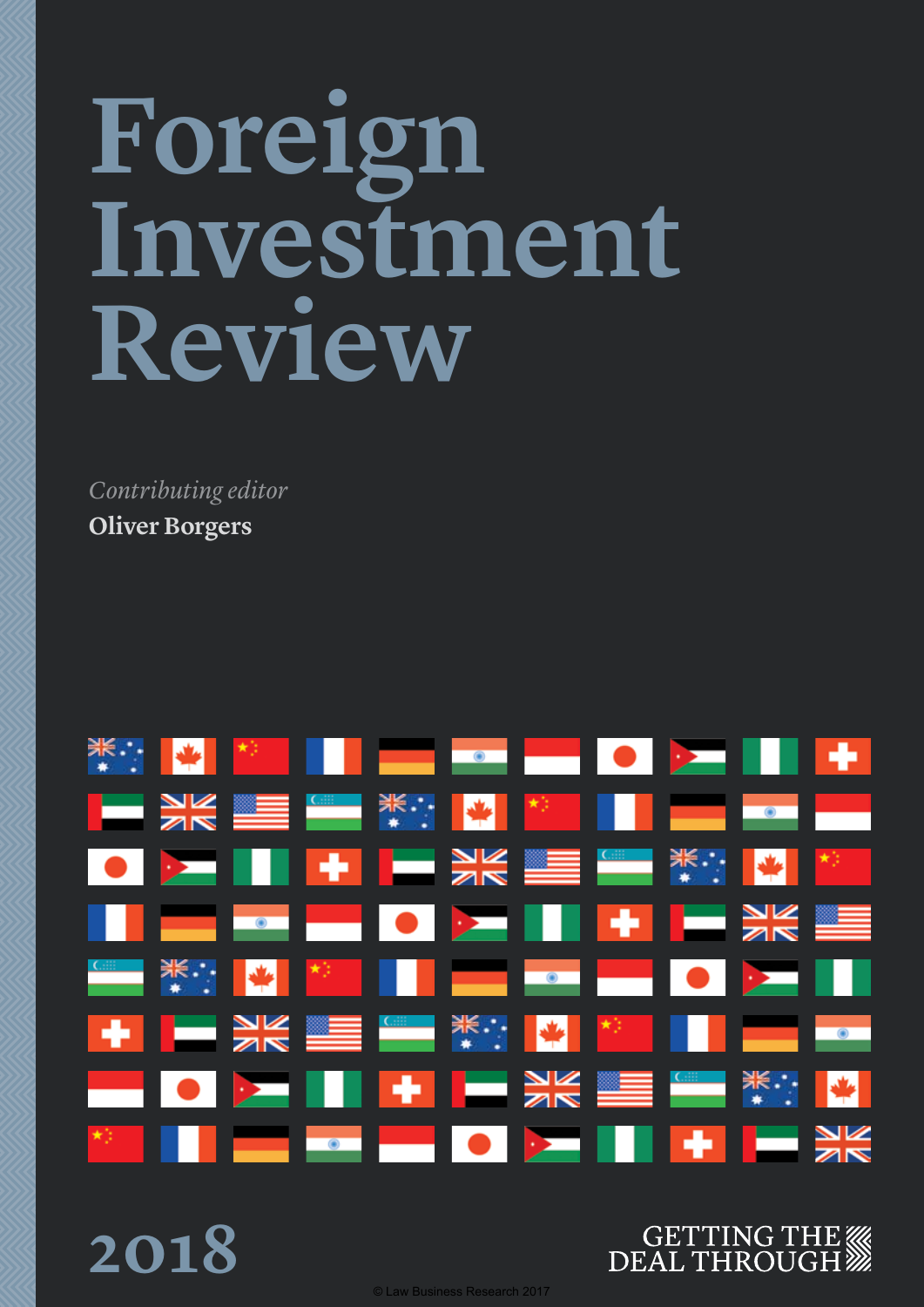## GETTING THE WE DEAL THROUGH

### **Foreign Investment Review 2018**

*Contributing editor* **Oliver Borgers McCarthy Tétrault LLP**

Reproduced with permission from Law Business Research Ltd This article was first published in January 2018 For further information please contact editorial@gettingthedealthrough.com

Publisher Tom Barnes tom.barnes@lbresearch.com

Subscriptions Sophie Pallier subscriptions@gettingthedealthrough.com

Senior business development managers Alan Lee alan.lee@gettingthedealthrough.com

Adam Sargent adam.sargent@gettingthedealthrough.com

Dan White dan.white@gettingthedealthrough.com



Published by Law Business Research Ltd 87 Lancaster Road London, W11 1QQ, UK Tel: +44 20 3708 4199 Fax: +44 20 7229 6910

© Law Business Research Ltd 2018 No photocopying without a CLA licence. First published 2012 Seventh edition ISBN 978-1-912377-41-1

The information provided in this publication is general and may not apply in a specific situation. Legal advice should always be sought before taking any legal action based on the information provided. This information is not intended to create, nor does receipt of it constitute, a lawyer–client relationship. The publishers and authors accept no responsibility for any acts or omissions contained herein. The information provided was verified between December 2017 and January 2018. Be advised that this is a developing area.

Printed and distributed by Encompass Print Solutions Tel: 0844 2480 112

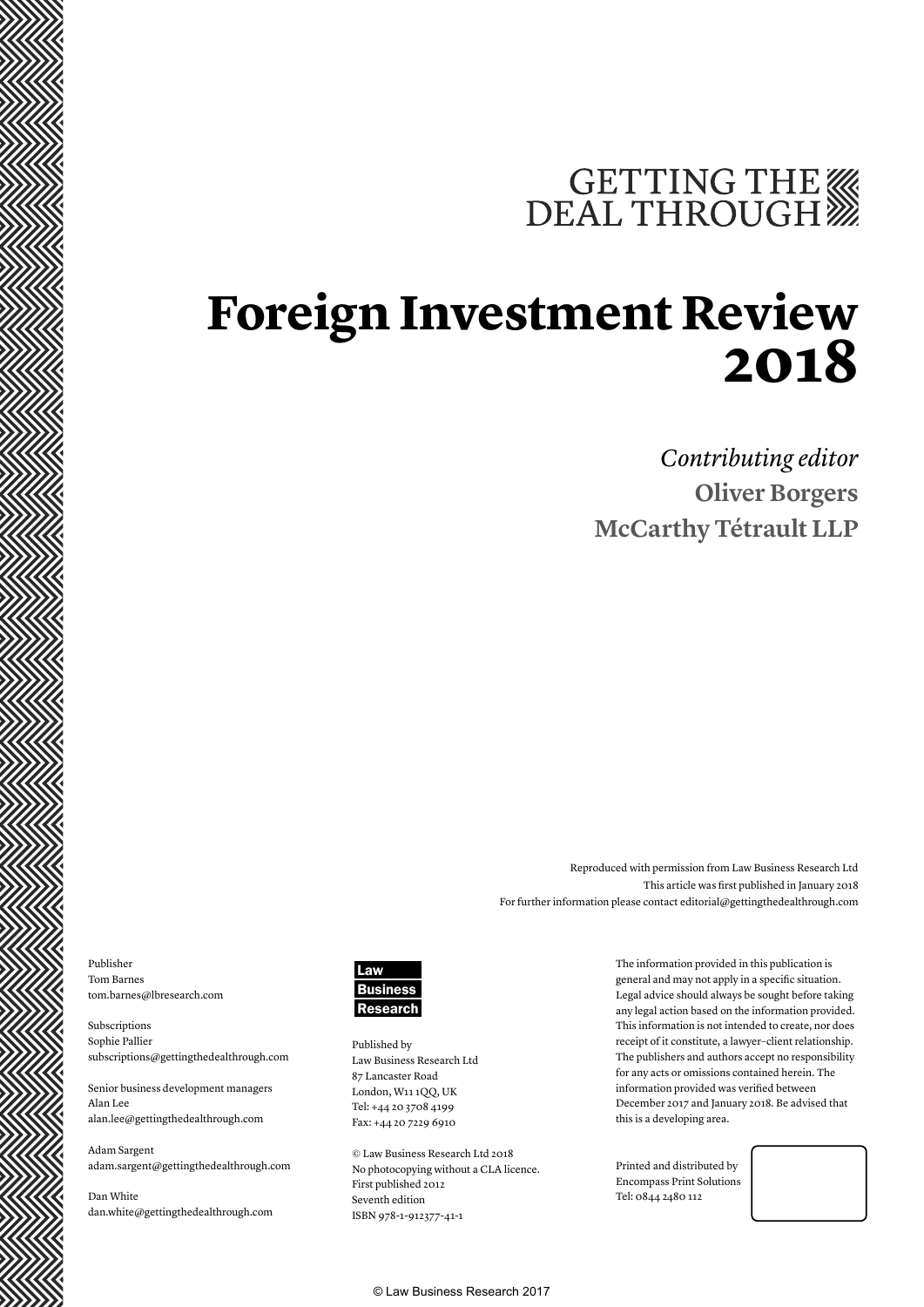#### **CONTENTS**

| <b>Next Step: European Investment Controls?</b>                              | 5  | Japan                                                                                                              | 47 |
|------------------------------------------------------------------------------|----|--------------------------------------------------------------------------------------------------------------------|----|
| <b>Tobias A Heinrich and Orion Berg</b><br>White & Case LLP                  |    | Nobuo Nakata and Koki Yamada<br>Hibiya-Nakata                                                                      |    |
| Australia                                                                    | 7  | <b>Jordan</b>                                                                                                      | 51 |
| Deborah Johns<br>Gilbert + Tobin                                             |    | Khaled Asfour, Norris Qtaishat and Sultan AlFayez<br>Ali Sharif Zu'bi Advocates & Legal Consultants                |    |
| Canada                                                                       | 12 | Nigeria                                                                                                            | 55 |
| <b>Oliver Borgers and Michele Siu</b><br>McCarthy Tétrault LLP               |    | Olayemi Anyanechi, Adeola Owoade and Tracy Izekor<br><b>Sefton Fross</b>                                           |    |
| China                                                                        | 22 | Switzerland                                                                                                        | 61 |
| <b>Yunfeng Xing</b><br>Broad & Bright                                        |    | Stephan Erni, Astrid Waser and Eric Olivier Meier<br>Lenz & Staehelin                                              |    |
| <b>France</b>                                                                | 27 | <b>United Arab Emirates</b>                                                                                        | 67 |
| Aline Poncelet and Jens Waldner<br>Paul Hastings (Europe) LLP                |    | <b>Gregory Mayew and Silvia Pretorius</b><br>Afridi & Angell                                                       |    |
| Germany                                                                      | 31 | <b>United Kingdom</b>                                                                                              | 71 |
| <b>Tobias A Heinrich</b><br>White & Case LLP                                 |    | Timothy R W Cowen, David Allen Green, Madeleine Gaunt and<br><b>Stephen Dnes</b><br>Preiskel & Co LLP              |    |
| India                                                                        | 34 |                                                                                                                    |    |
| Hardeep Sachdeva and Priyamvada Shenoy<br>AZB & Partners                     |    | <b>United States</b><br>Paul Marquardt, Nathanael Kurcab and Rebecca Green<br>Cleary Gottlieb Steen & Hamilton LLP | 78 |
| <b>Indonesia</b>                                                             | 40 | <b>Uzbekistan</b>                                                                                                  |    |
| Darrell R Johnson and Irwina Annisa<br>Soewito Suhardiman Eddymurthy Kardono |    | Nail Hassanov and Maxim Dogonkin<br>Kosta Legal                                                                    | 83 |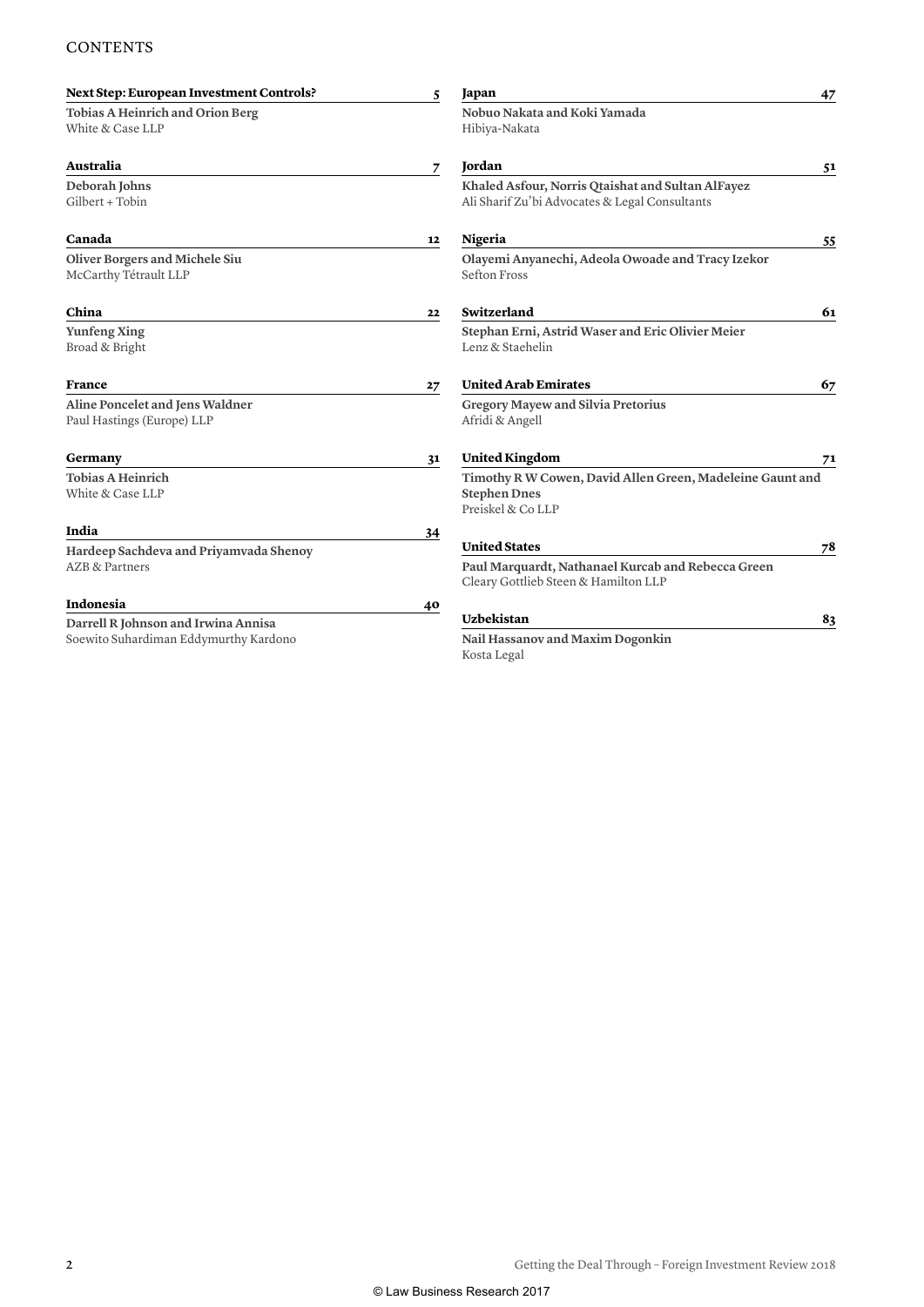### **Preface**

#### **Foreign Investment Review 2018**

Seventh edition

**Getting the Deal Through** is delighted to publish the seventh edition of *Foreign Investment Review*, which is available in print, as an e-book and online at www.gettingthedealthrough.com.

**Getting the Deal Through** provides international expert analysis in key areas of law, practice and regulation for corporate counsel, crossborder legal practitioners, and company directors and officers.

Throughout this edition, and following the unique **Getting the Deal Through** format, the same key questions are answered by leading practitioners in each of the jurisdictions featured. Our coverage this year includes new chapters on France and Indonesia.

**Getting the Deal Through** titles are published annually in print. Please ensure you are referring to the latest edition or to the online version at www.gettingthedealthrough.com.

Every effort has been made to cover all matters of concern to readers. However, specific legal advice should always be sought from experienced local advisers.

**Getting the Deal Through** gratefully acknowledges the efforts of all the contributors to this volume, who were chosen for their recognised expertise. We also extend special thanks to the contributing editor, Oliver Borgers of McCarthy Tétrault LLP, for his continued assistance with this volume.

### GETTING THE

London January 2018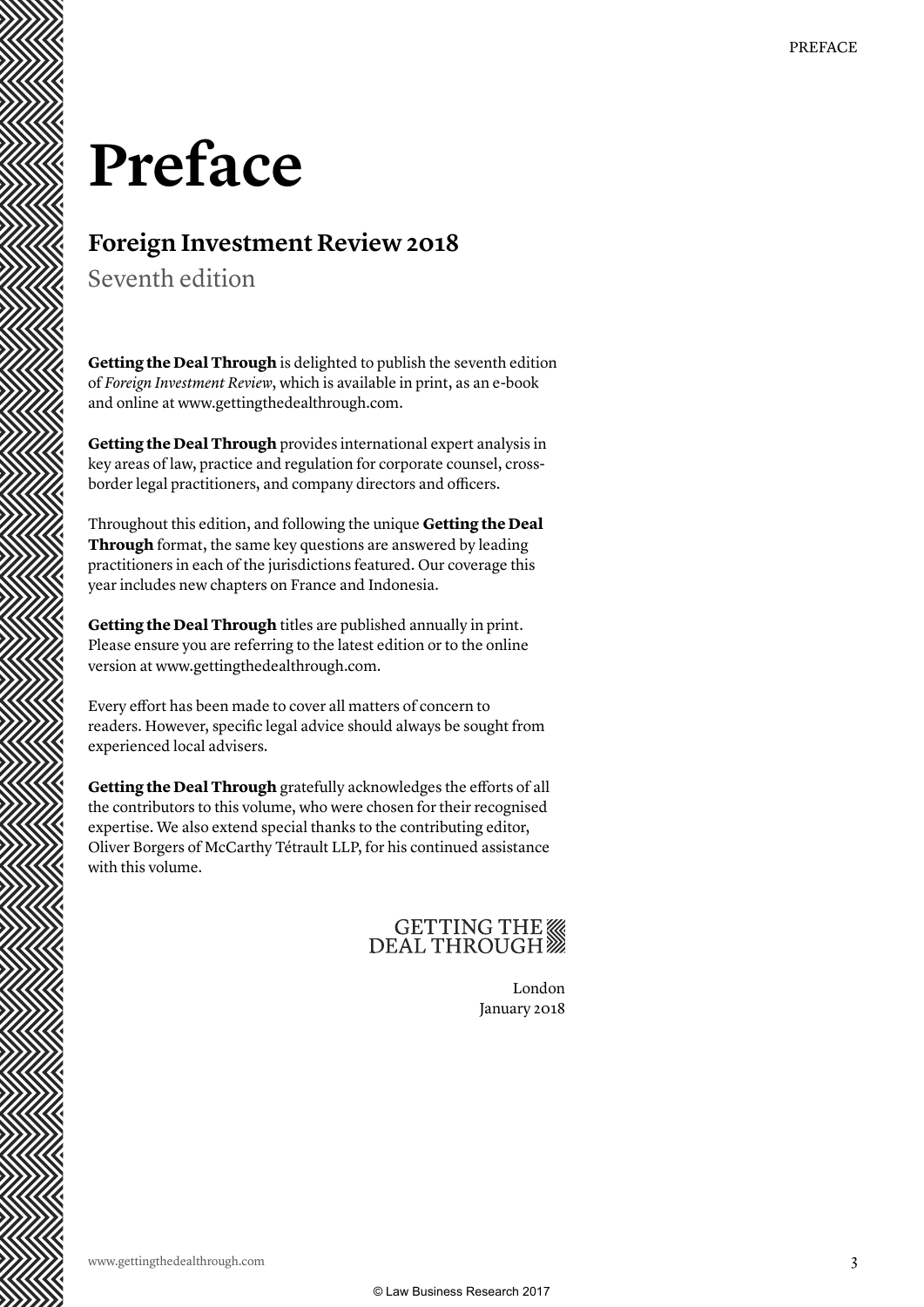# **Jordan**

#### **Khaled Asfour, Norris Qtaishat and Sultan AlFayez**

**Ali Sharif Zu'bi Advocates & Legal Consultants**

#### **Law and policy**

#### **1 What, in general terms, are your government's policies and practices regarding oversight and review of foreign investment?**

The basic premise of the laws governing investments in Jordan is that a foreign investor will be treated in the same way as local investors and will be allowed to invest without restrictions in all economic sectors; except in those sectors where there is national interest in placing restrictions on such foreign investment. Furthermore, Investment Law No. 30 of 2014 (the Investment Law) provides that there are no limitations on the percentage of ownership by foreign nationals in activities conducted in any of the Jordanian Free Zones or Special Economic Zones established pursuant to the Investment Law.

In practice, these restrictions are not (to date) enforced on companies listed on the Amman Stock Exchange.

Additionally, there are certain investments and development projects that are reserved for companies established by Arab sovereign funds and Arab and foreign investment corporations.

If an investment meets certain 'economic concentration' tests and thresholds, then competition clearance would also be necessary.

National security concerns are indirectly and unofficially handled during review of the incorporation application and supporting documentation of new companies and during the licensing process for certain activities.

Although the Central Bank of Jordan has the power by law to control foreign currency payments and exchanges, there are currently no restrictions except that the Central Bank controls the exchange rates of the Jordanian dinar against foreign currencies.

#### **2 What are the main laws that directly or indirectly regulate acquisitions and investments by foreign nationals on the basis of the national interest?**

The following are the main bodies of law that regulate the approval and review of local and foreign investments in Jordan:

- Companies Law No. 22 of 1997 (the Companies Law);
- the Investment Law and Regulations issued pursuant to it, mainly the Regulation for Regulating Non-Jordanian Investment No. 77 of 2016 (NJIR) and Investment Window Regulation No. (32) of 2015 (the Investment Window Regulations);
- Competition Law No. 33 of 2004 (the Competition Law); and
- Jordan Investment Fund Law No. 16 of 2016 (the Investment Fund Law) including all regulations and instructions issued pursuant thereto.
- **3 Outline the scope of application of these laws, including what kinds of investments or transactions are caught. Are minority interests caught? Are there specific sectors over which the authorities have a power to oversee and prevent foreign investment or sectors that are the subject of special scrutiny?**

#### **The Companies Law**

Any foreign investor wishing to undertake any type of commercial activity in Jordan must register an entity pursuant to the Companies Law by submitting an application accompanied by identification documents and draft constitutional documents to the Companies Control Department at the Ministry of Industry and Trade (CCD). The CCD has a dual role of acting as a companies registrar as well as a reviewer of the investment and registration process and, in this latter role, has significant power to allow or prevent the incorporation of, and investment in, Jordanian companies. The CCD is the main authority that checks whether:

- the investment violates any of the foreign ownership limits set by the NIIR:
- the investment has the necessary preliminary approvals by the relevant sector regulators; and
- the investor clears any national interest restrictions.

#### **The Investment Law**

The Investment Law provides for:

- the basic protections afforded to foreign investors in Jordan;
- regulating the benefits afforded to investments in certain geographical areas or industry sectors; and
- establishing a one-stop shop for the registration and licensing of investment activities.

The NJIR is drafted in a general manner to allow unlimited foreign investment in all economic activities without prejudicing national security, public policy, morality, and public health. The NJIR defines 'economic activities' as covering industrial, agricultural, tourism, media, craftsmanship and service activities (including information technology). There is no clear definition of public policy and morality under Jordanian laws. Therefore, jurists have determined that the main principle underpinning public policy and morality is public interest, whether such interest is political, economic, social, or moral or ethical in nature.

As set out in question 1, there are certain 'economic activity' sectors where restrictions apply. The restrictions apply in accordance with the following categories:

- projects in which foreign ownership is completely prohibited (such as bakeries of all types, security services, trading, importing and maintenance of firearms, ammunition and trading and importing fireworks);
- projects in which foreign ownership is limited to a maximum of 50 per cent (such as retail and wholesale including distribution, import and export services, engineering consultation and services, ship management services, and certain passenger and cargo transportation services); and
- projects in which foreign ownership is limited to a maximum of 49 per cent (sports clubs, maintenance of television and broadcasting equipment, and the purchase of land for the establishment of residential apartments).

These limits do not apply to economic activities conducted in the Free Zones and Special Economic Zones established pursuant to the Investment Law.

The legislator has used the word 'projects' when allowing or restricting foreign investments. This broad term is used to capture foreign investments not only in shares of companies registered in Jordan, but in joint ventures, unincorporated partnerships and consortia.

Despite the foregoing, foreign ownership restrictions do not apply to foreign companies that are 50 per cent owned by Jordanians unless such foreign companies are public shareholding companies or the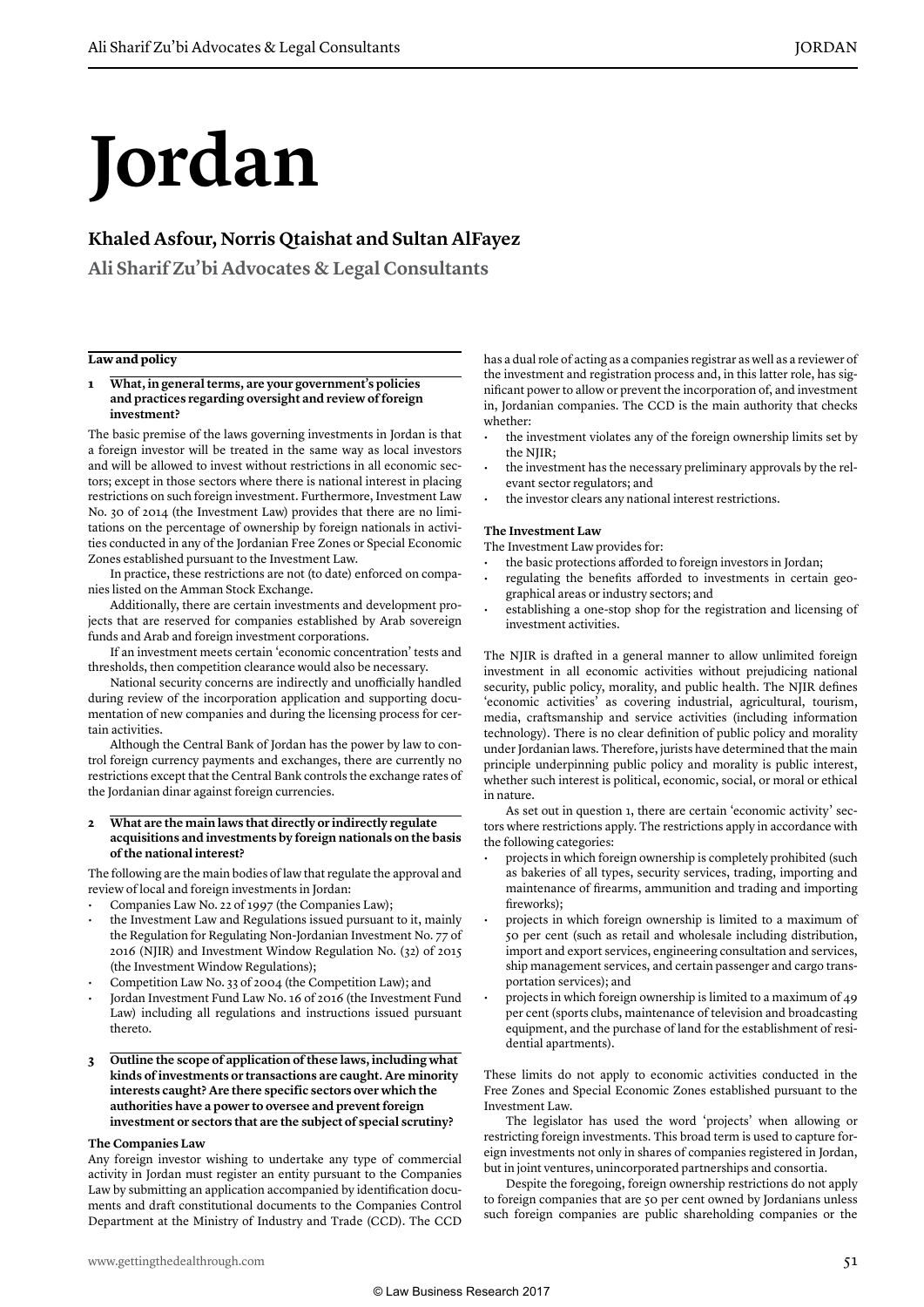investment relates to projects where foreign ownership is completely prohibited. Additionally, Jordan has entered into a number of bilateral and multilateral treaties with various countries that offer nationals of such countries the same treatment offered to the nationals of Jordan and removes foreign ownership restriction on such nationals. Moreover, ownership in companies and projects beyond the percentages listed above is still permissible for certain economic activities if approved by the Council of Ministers, based on the recommendation of the Minister of Industry and Trade.

#### **National security, public policy and morality**

The NJIR restricts foreign investment whenever there is a national security, public policy or public morality concern. This is implemented during the registration of the relevant company or transfer of shares therein by the CCD. The CCD liaises with the Ministry of Interior and other security and government departments before issuing any registration certificate or allowing any share transfer based on a list of 'national interest' suspect nationalities or sectors. This is to determine whether the investor, investment or the project itself is or may be harmful to national security or is or may be in contravention of public policy and morality. It is difficult to clearly specify which sectors the government and other security departments exercise special scrutiny over given that such scrutiny is highly dependent on the sector and nationality of the investor and changes from time to time.

#### **The Competition Law**

Competition clearance pursuant to the Competition Law for certain investments may need to be procured for transactions (ie, acquisitions or investments) that satisfy the economic concentration tests. These clearances need to be procured from the Minister of Industry and Trade prior to concluding these transactions.

The CCD (or any relevant economic sector regulator) does not check on the satisfaction of any competition clearances at the time of approval of the share transfer or subscription of shares in Jordanian entities. Separate applications to obtain such clearances need to be made. The Competition Law grants the Minister of Industry and Trade the power to take any action necessary if no application has been made. Therefore, the Minister of Industry and Trade has the discretion to reverse the transaction.

Any activity resulting in full or partial transfer of ownership or beneficial interest in properties, rights, shares or obligations of one establishment to another in a way that enables such establishment to control, whether directly or indirectly, another establishment shall be considered an economic concentration. The approval of the Minister of Industry and Trade would be required to complete an economic concentration if:

- the economic concentration would affect competition (noting that there is no threshold and accordingly even minor effects could trigger the requirement); and
- the total market share of the entity or entities involved exceeds 40 per cent (noting that the requirement is that either entity or both entities together satisfy the threshold, as opposed to the threshold being exceeded as a result of an economic concentration).

The language used in the Competition Law is wide enough to cover investment in Jordanian entities whether directly or indirectly through the acquisition of any of its shareholders. Additionally, any acquisition or change of ownership in minority interests in the Jordanian entities that already enjoy a market share of 40 per cent may trigger the competition clearance approval requirement.

#### **The Investment Fund Law**

The Investment Fund Law established the Jordan Investment Fund. Rights of ownership, investment, development and operations of certain projects are exclusive to the Jordan Investment Fund. These include national railway projects and electricity connection projects with Saudi Arabia. The Jordan Investment Fund has reserved these projects for companies established by Arab sovereign funds and Arab and foreign investment corporations (see question 1).

#### **4 How is a foreign investor or foreign investment defined in the applicable law?**

Applicable laws do not use the term 'foreign investor', but rather use the terms 'investor', 'non-Jordanian investor' and 'foreign capital'. The Investment Law defines 'investor' as 'the natural person or legal entity that exercises an economic activity in Jordan in accordance with the provisions of the law'. The NJIR further defines the 'non-Jordanian investor' as 'the natural person who holds a non-Jordanian nationality or a legal entity who has been established and registered outside Jordan'. 'Foreign capital' is also defined in the Investment Law, and covers what non-Jordanians invest in Jordan in the form of cash, in-kind contributions or rights with financial value.

#### **5 Are there special rules for investments made by foreign state-owned enterprises (SOEs) and sovereign wealth funds (SWFs)? How is an SOE or SWF defined?**

In general, there are no special rules for investments made by foreign state-owned enterprises or sovereign wealth funds. However, there are certain projects that are reserved for companies established by Arab sovereign funds and Arab and foreign investment corporations (see question 1). The Investment Fund Law indicates that there are also special rules for the establishment, governance and regulation of such companies. These special rules should be set out in regulations to be issued pursuant to the law. To date, no such regulations have been issued.

There are no clear definitions of SOEs or SWFs within the laws and regulations of Jordan.

#### **6 Which officials or bodies are the competent authorities to review mergers or acquisitions on national interest grounds?**

The CCD and, in the case of public companies, the Jordanian Securities Commission are the 'gatekeepers' for checking whether any merger or acquisition requires national interest clearance. The CCD and the Jordanian Securities Commission liaise with the relevant government department or security directorate to obtain the relevant clearance. These clearances are discretionary and heavily depend on the sector, nationality and identity of the investor.

For projects to be undertaken by companies established pursuant to the Investment Fund Law, a Higher Technical Committee was established and given the authority to grant permits, authorisations, and licences for the construction and operation of the projects to which said law applies. The Higher Technical Committee is also the body responsible for approving the incorporation of companies pursuant to the Investment Fund Law (and notifies the CCD of such approval for official incorporation therewith). In the event of any changes to the incorporation documents of the companies incorporated pursuant to the Investment Fund Law (including any changes as a result of a merger or acquisition), the said committee must be informed of same, so as to grant its approval and recommend acceptance of such changes to the CCD.

If competition clearance is required, the Competition Directorate and the Minister of Industry and Trade are required to examine, review and issue the requisite approval or reject the application (see question 3).

#### **7 Notwithstanding the above-mentioned laws and policies, how much discretion do the authorities have to approve or reject transactions on national interest grounds?**

The relevant government department or security directorate have wide discretion in approving or rejecting transactions on national interest grounds.

#### **Procedure**

#### **8 What jurisdictional thresholds trigger a review or application of the law? Is filing mandatory?**

There are no particular thresholds that trigger a review or clearance. Any non-Jordanian entity or individual wishing to carry out business in Jordan should register with the CCD, whether by acquiring part or all of an existing Jordanian company or by incorporating a new one. Depending on the sector in which the relevant Jordanian company carries out its activities, there may be certain limitations on the investor's contemplated investment (see question 3).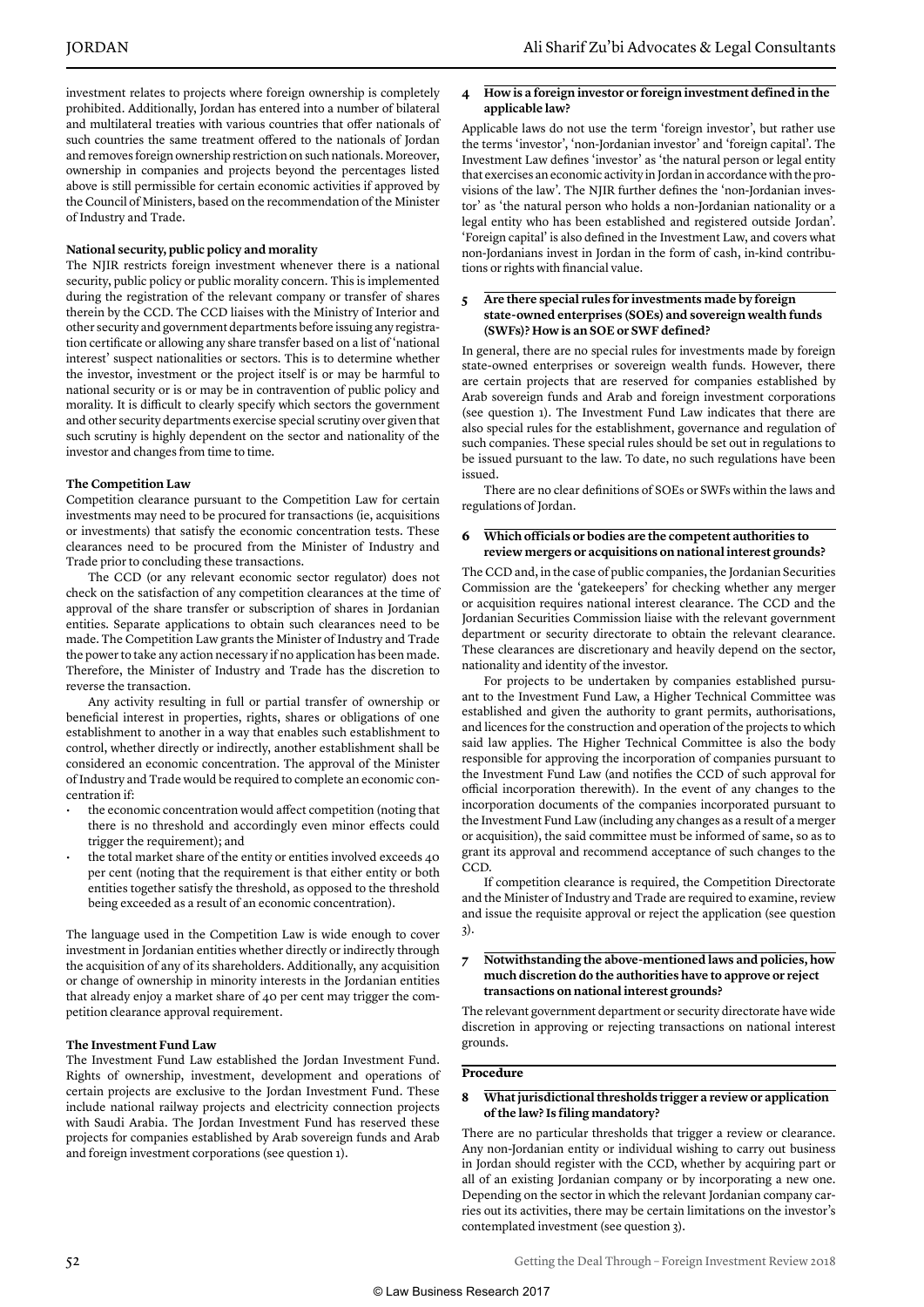An investor should submit the required documentation to the CCD for filing in the relevant company's folder. Such documents include the relevant share transfer forms and corporate documents and authorisations (for corporate investors) and personal identification documentation (for individual investors). If 'national interest' clearance is required, the CCD would liaise with the relevant government or security department to obtain such clearance, the department may request further information from the relevant investor.

As for competition clearances, the approval of the Minister of Industry and Trade may be required if the transaction is deemed an economic concentration that may affect competition in the Jordanian market or if the total market share of the entities involved exceeds 40 per cent. In such an event, submission of certain information or documentation to the Competition Directorate is required as part of the application for the approval.

#### **9 What is the procedure for obtaining national interest clearance of transactions and other investments? Are there any filing fees?**

Upon submitting an application for incorporating or investing in a Jordanian company, the CCD may, depending on the sector and the nationality of the investor, seek the approval of certain security departments (usually, the Ministry of Interior) as well as any other relevant regulatory body (for technical and other purposes). Typically, such approvals are sought simultaneously, whereby a letter is directly issued by the CCD to such authorities and completion of the registration procedure will be stalled pending receipt of the necessary approvals.

The parties are not required to fill out any particular standard forms other than those required for registration with the CCD. Certain authorities may, at their discretion, request additional information to be provided by the relevant investor.

With respect to obtaining a competition clearance, the investor and the target shall submit an application (in the form adopted by the Ministry of Industry and Trade) to the Competition Directorate within 30 days of the date of execution of the economic concentration agreement (ie, the share purchase agreement, merger agreement, etc), attaching thereto the necessary documentation or information.

The Competition Directorate has the right to request in writing any further information or documentation in connection with the economic concentration agreement and the parties involved. Such request must be made within 60 days of the date of submission of the application mentioned above. The Competition Directorate shall then be obliged to issue a notice confirming completion of submission of the information and documentation provided that such issuance shall not prejudice the Competition Directorate's right to request further information or exercise its supervisory authority. In the event that the information and documentation were complete at the time of submission of the application, the Competition Directorate must issue the notice confirming completion of submission of the information and documentation within 60 days of the date of the application.

The Competition Directorate shall, at the applicants' cost, announce the submitted application of the economic concentration in two local daily newspapers. The publication must describe the subject matter of the application and invite any person with interest to provide his or her opinion within 15 days of the date of publication. The Minister may, after consultation with the relevant authorities and parties, take any precautionary procedures until the issuance of a decision on the submitted application.

The Minister may, upon the recommendation of the Competition Directorate's manager, issue a reasoned decision on the submitted application within 100 days of the date of issuance of the notice for completion of submission. The Minister shall attach to his or her decision a report containing a summary of the economic concentration and its impact on the competition in the market, including the economic impact and the terms and conditions of the obligations assumed by the parties (if any). Such decision and summary shall be published in at least two daily local newspapers.

Other than the usual fees and stamp duties for the registration of companies or, as the case may be, the transfer of shares in companies, there are no specified national interest filing fees for any of the above clearances.

#### **10 Which party is responsible for securing approval?**

The investor submits the application to the CCD. Although any national interest approvals are coordinated internally between the relevant authorities, it is the investor's responsibility to provide the required documentation or information and to follow up with such authorities.

Both the investor and target may be required to secure competition approval.

#### **11 How long does the review process take? What factors determine the timelines for clearance? Are there any exemptions, or any expedited or 'fast-track' options?**

Approvals sought from authorities other than security departments are typically provided within five to seven business days.

Approvals from security departments are procured on a case-bycase basis and certain factors such as the nationality of the investor, and any of its related parties could trigger different levels of scrutiny and timelines.

There are no exemptions or expedited 'fast-track' options. However, in practice, the investor, or its authorised representative, may directly follow up with the relevant authorities in order to inquire on the status of the process and push for the quick issuance of the approvals.

The Competition Law provides that a formal application to the Competition Directorate can take up to 160 days before the Minister of Industry and Trade issues a decision approving a transaction for competition purposes.

#### **12 Must the review be completed before the parties can close the transaction? What are the penalties or other consequences if the parties implement the transaction before clearance is obtained?**

Given that registration can only take place before the CCD, the transaction cannot be closed prior to the procurement of the approval letters.

As for the competition clearance, the approval of the Minister of Industry and Trade should be obtained prior to completing the transaction. However, if the parties implement the transaction before the clearance is obtained, the Minister may take any procedures he or she deems appropriate (which may include reversing the transaction) with respect to any economic concentration where no application has been submitted or if it violates the provisions of the Competition Law. Each party may, also, be required to pay a fine of no less than 10,000 and not more than 50,000 dinar.

#### **13 Can formal or informal guidance from the authorities be obtained prior to a filing being made? Do the authorities expect pre-filing dialogue or meetings?**

Some public officials may give informal guidance on the review process via pre-filing dialogues or meetings. However, such guidance may not be entirely accurate. Certain authorities refuse to give any form of guidance prior to filing an official application.

#### **14 When are government relations, public affairs, lobbying or other specialists made use of to support the review of a transaction by the authorities? Are there any other lawful informal procedures to facilitate or expedite clearance?**

There are no such specialists.

#### **15 What post-closing or retroactive powers do the authorities have to review, challenge or unwind a transaction that was not otherwise subject to pre-merger review?**

None, other than the powers granted to the Minister of Industry and Trade to take any action necessary if his or her approval is not sought prior to closing a transaction in contravention of the Competition Law.

#### **Substantive assessment**

#### **16 What is the substantive test for clearance and on whom is the onus for showing the transaction does or does not satisfy the test?**

There is no clear substantive test for the review on the basis of national security or interest generally. However, for the purposes of competition clearance approvals (if required), the entity wishing to conclude the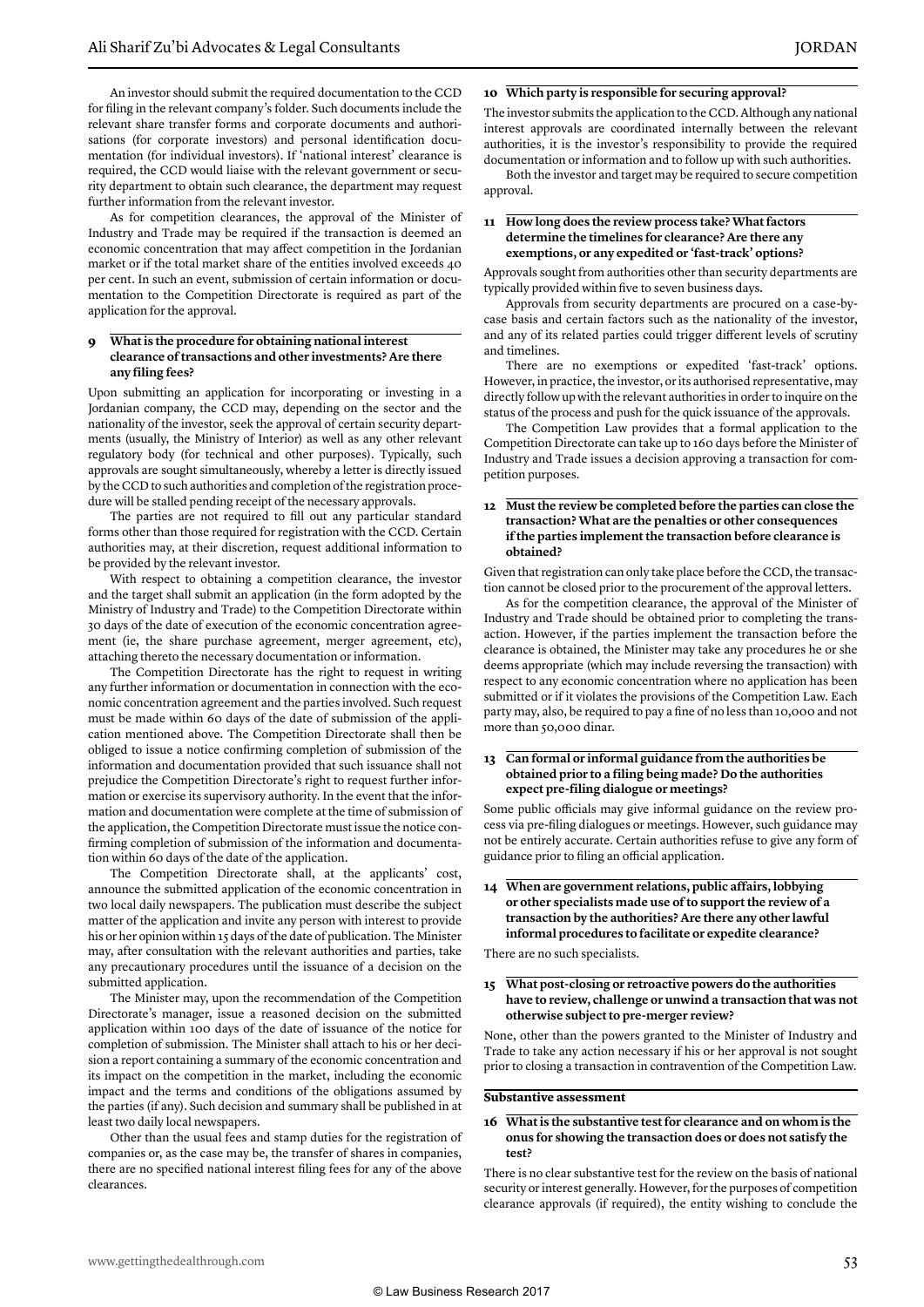economic concentration transaction should apply to the Competition Directorate and provide, inter alia, sufficient evidence that:

- the transaction will not negatively affect competition in Jordan; or the transaction's positive economic benefits outweigh its negative effect on competition.
- **17 To what extent will the authorities consult or cooperate with officials in other countries during the substantive assessment?**
- We are not privy to this information.
- **18 What other parties may become involved in the review process? What rights and standing do complainants have?**

We are not privy to this information.

**19 What powers do the authorities have to prohibit or otherwise interfere with a transaction?**

The authorities have the power to reject a transaction.

**20 Is it possible to remedy or avoid the authorities' objections to a transaction, for example, by giving undertakings?**

We are not privy to this information with respect to national security. However, with respect to competition clearance approvals (if required), the Minister of Industry and Trade has the discretion to approve an economic concentration transaction subject to certain conditions. By implication, this means that it is possible for the authorities to accept an undertaking in this respect.

#### **21 Can a negative decision be challenged?**

Depending on the type of decision and the reasons for rejections, final administrative decisions may be challenged before the Administrative Court.

#### **22 What safeguards are in place to protect confidential information from being disseminated and what are the consequences if confidentiality is breached?**

There are no clear confidentiality and data protection laws in Jordan but certain laws refer to the requirement to keep certain information confidential. A personal data protection law draft has been issued and is currently in discussion in the Lower House of Parliament. According to the Investment Window Regulation all representatives of official bodies are obliged to maintain confidentiality of the following documents: information related to the type of technology utilised in a certain economic activity and its management, the budget and financing of economic activities, private agreements related to economic activities, any and all information related to the investor and accompanying shareholders, and any information labelled confidential by the investor in writing .

#### **Recent cases**

**23 Discuss in detail up to three recent cases that reflect how the foregoing laws and policies were applied and the outcome, including, where possible, examples of rejections.**

We are unaware of any recent cases where transactions were rejected. If transactions are rejected, information is not typically disclosed to the public.





14 Ibn Al-Faredh St PO Box 35267 Amman, 11180 Jordan

#### **Khaled Asfour khaled.asfour@zubilaw.com Norris Qtaishat norris.qtaishat@zubilaw.com Sultan AlFayez sultan.alfayez@zubilaw.com**

Tel: +962 79 841 5555 Fax: +962 6 463 4277 www.zubilaw.com